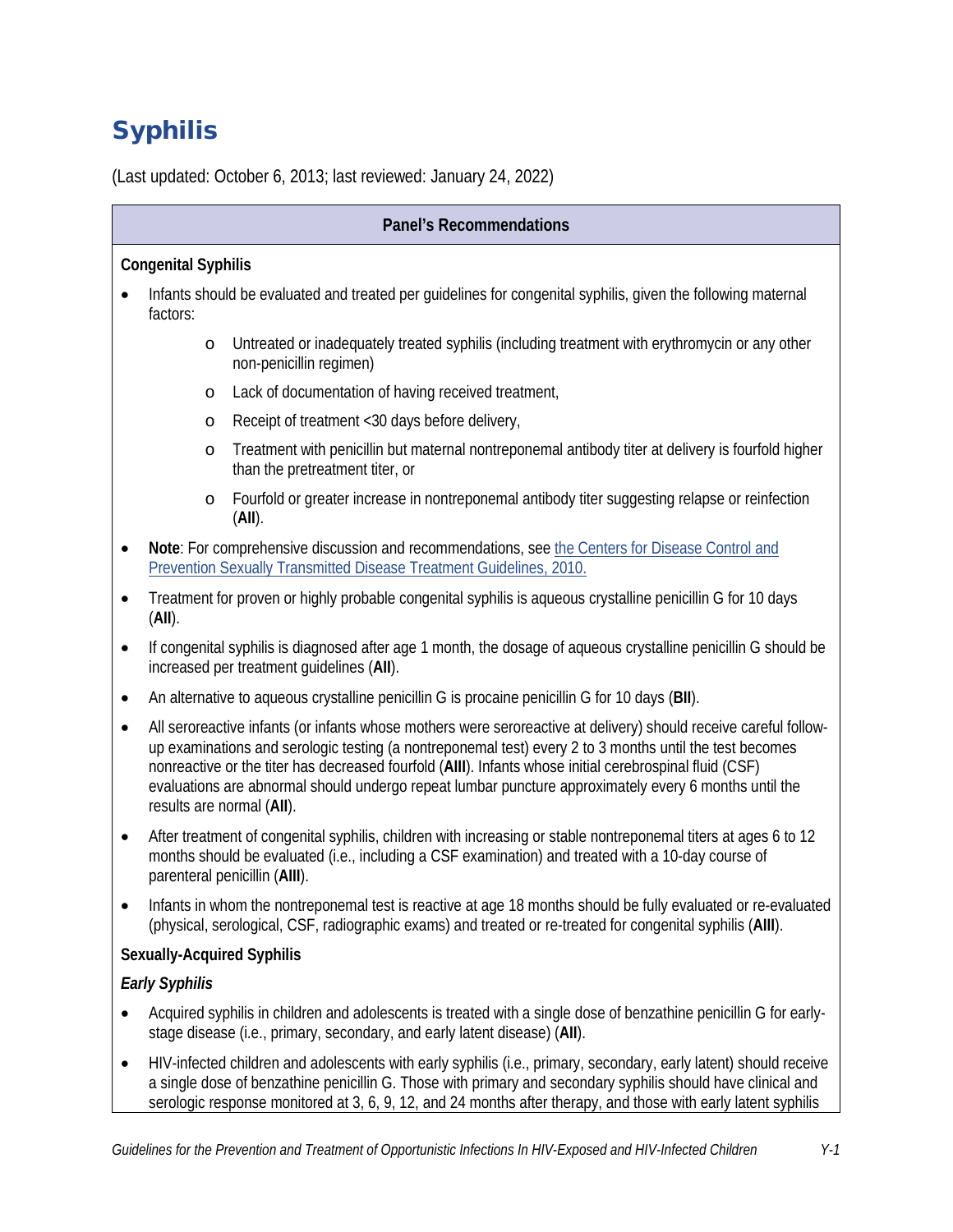should have clinical and serologic response monitored at 6, 12, 18, and 24 months after therapy (**AIII**) (For comprehensive discussion and recommendations, see [the Centers for Disease Control and Prevention STD](https://www.cdc.gov/mmwr/pdf/rr/rr5912.pdf)  [Treatment Guidelines, 2010\)](https://www.cdc.gov/mmwr/pdf/rr/rr5912.pdf).

- Re-treatment of patients with early-stage syphilis (i.e., primary, secondary, early latent) and evaluation for HIV infection is recommended for those who:
	- o Do not experience at least a fourfold decrease in serum nontreponemal test titers 6 to 12 months after therapy,
	- o Have a sustained fourfold increase in serum nontreponemal test titers after an initial reduction post-treatment, or
	- o Have persistent or recurring clinical signs or symptoms of disease.
- Individuals whose titers do not decline should at a minimum receive additional clinical and serologic follow-up. If such additional follow-up cannot be ensured, re-treatment is recommended. Because occult central nervous system infection may be signaled by persistently elevated serum nontreponemal test titers, evaluation of CSF can be considered in the event of such persistently elevated titers (**BIII**).
- If initial CSF examination demonstrates pleocytosis, repeat lumbar puncture should be conducted, and then every 6 months until the cell count is normal (**AIII**).

#### *Late Latent Syphilis*

- For late latent disease, 3 doses of benzathine penicillin G should be administered over 3 weeks (**AIII**).
- Patients with late-latent syphilis should have CSF examination if they have clinical signs or symptoms attributable to syphilis, a fourfold increase in serum nontreponemal test titer, or experience an inadequate serologic response (i.e., less than fourfold decline in nontreponemal test titer) within 12 to 24 months after therapy if initial titer was high (>1:32) (**BIII**). CSF examination should also be performed. Treatment for neurosyphilis should be initiated if CSF examination is positive for neurosyphilis.
- Benzathine penicillin G should be administered at 1-week intervals for 3 weeks to patients in whom CSF examination does not confirm the diagnosis of neurosyphilis (**AIII**).

#### *Neurosyphilis*

- Neurosyphilis should be treated with aqueous penicillin G for 10 to 14 days (**AII**).
- If a patient has signs or symptoms consistent with neurosyphilis, and repeat CSF examination is consistent with CNS involvement and cannot be attributable to other ongoing illness, re-treatment for neurosyphilis is recommended (**AIII**);
- Re-treatment of neurosyphilis should be considered if the CSF white blood cell count has not decreased 6 months after completion of treatment or if the CSF white blood cell count or protein is not normal 2 years after treatment (**BIII**).

## **For All Syphilis**

• For penicillin-allergic patients or for a discussion of alternative therapies such as doxycycline, ceftriaxone, or azithromycin, please see pages 30, 34, and 38 of [the Centers for Disease Control and Prevention STD](https://www.cdc.gov/mmwr/pdf/rr/rr5912.pdf)  [Treatment Guidelines, 2010.](https://www.cdc.gov/mmwr/pdf/rr/rr5912.pdf)

#### *Rating of Recommendations:* A = Strong; B = Moderate; C = Optional

*Rating of Evidence:* I = One or more randomized trials **in children**† with clinical outcomes and/or validated endpoints; I\* = One or more randomized trials **in adults** with clinical outcomes and/or validated laboratory endpoints with accompanying data **in children**† from one or more well-designed, nonrandomized trials or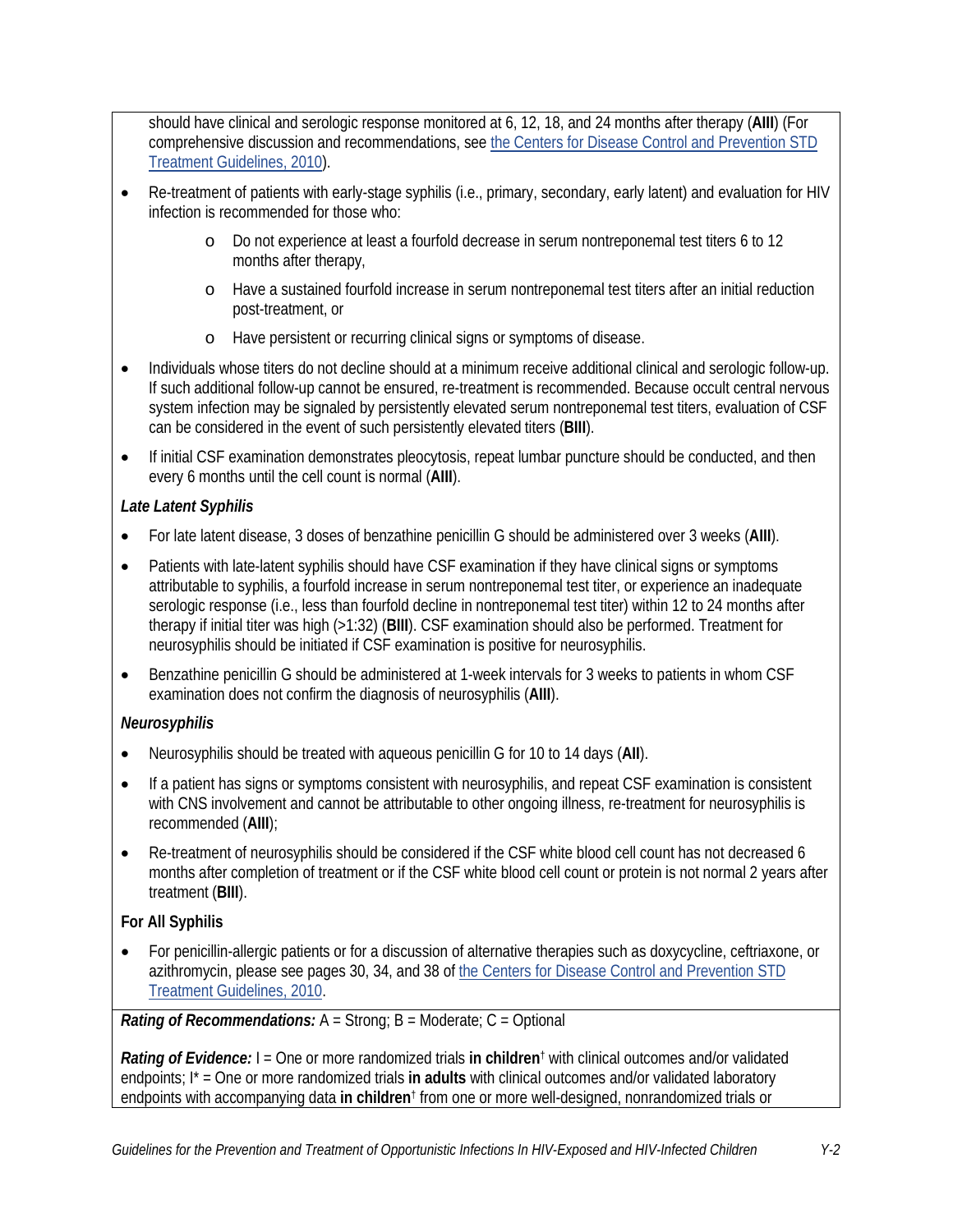observational cohort studies with long-term clinical outcomes; II = One or more well-designed, nonrandomized trials or observational cohort studies **in children**† with long-term outcomes; II\* = One or more well-designed, nonrandomized trials or observational studies **in adults** with long-term clinical outcomes with accompanying data **in children**† from one or more similar nonrandomized trials or cohort studies with clinical outcome data; III = Expert opinion

†Studies that include children or children/adolescents, but not studies limited to post-pubertal adolescents

# **Epidemiology**

*Treponema pallidum* can be transmitted from mother to child at any stage of pregnancy or during delivery. Among women with untreated primary, secondary, early latent (lacking clinical manifestations within first year after infection), or late latent (lacking clinical manifestations >1 year since infection) syphilis at delivery, approximately 30%, 60%, 40%, and 7% of infants, respectively, will be infected. Treatment of the mother for syphilis  $\geq$ 30 days before delivery is required for effective *in utero* treatment.

Congenital syphilis has been reported despite adequate maternal treatment. Factors that contribute to treatment failure include maternal stage of syphilis (early stage, including primary, secondary, or early latent syphilis), advancing gestational age at treatment, higher nontreponemal titers at treatment and delivery, and short interval from treatment to delivery  $( $30 \text{ days}$ )$ .<sup>1,2</sup> Since 1991, rates of congenital syphilis have trended downward 92% to 8.5 cases per  $100,000$  live births in 2011.<sup>3</sup> The continuing decline in the rate of congenital syphilis probably reflects the substantially reduced rate of primary and secondary syphilis in women during the last decade.

Drug use during pregnancy, particularly cocaine use, has been associated with increased risk of maternal syphilis and congenital infection.<sup>4</sup> Similarly, HIV-infected women have a higher prevalence of untreated or inadequately treated syphilis during pregnancy, which places their newborns at higher risk of congenital syphilis.<sup>5</sup> Rates of mother-to-child HIV transmission may be higher when syphilis coinfection is present during pregnancy.5-7 Risk of HIV transmission does not appear to be higher in mothers whose syphilis is effectively treated before pregnancy.<sup>5</sup>

Although individuals aged 15 to 24 represent one-quarter of the ever-sexually-active population aged 15 to 44, approximately half of sexually transmitted diseases (STDs) diagnosed annually in the United States occur in individuals aged 15 to 24 years.<sup>8,9</sup> Furthermore, individuals in this age group accounted for 28% of primary and secondary syphilis cases during 2011.<sup>3</sup> In 2011, the rate of primary and secondary syphilis was highest among individuals aged 20 to 24 years and 25 to 29 years (13.8 and 12.1 cases per 100,000 population, respectively). Nevertheless, the prevalence and incidence of syphilis in HIV-infected youth and of HIV infection in youth with syphilis are appreciable; in a study of 320 HIV-infected and HIV-uninfected U.S. adolescents aged 12 to 19 years, the prevalence of syphilis was 9% in HIV-infected girls and 6% in HIV-infected boys.<sup>10</sup> In a meta-analysis of 30 studies including individuals of all ages, the median HIV seroprevalence in those infected with syphilis in the United States was 15.7% (27.5% in men and 12.4% in women with syphilis).<sup>11</sup> In 2010, coinfection with HIV was reported in 46% of 15- to 29-year-old men who have sex with men with primary and secondary syphilis who knew their HIV status.<sup>12</sup>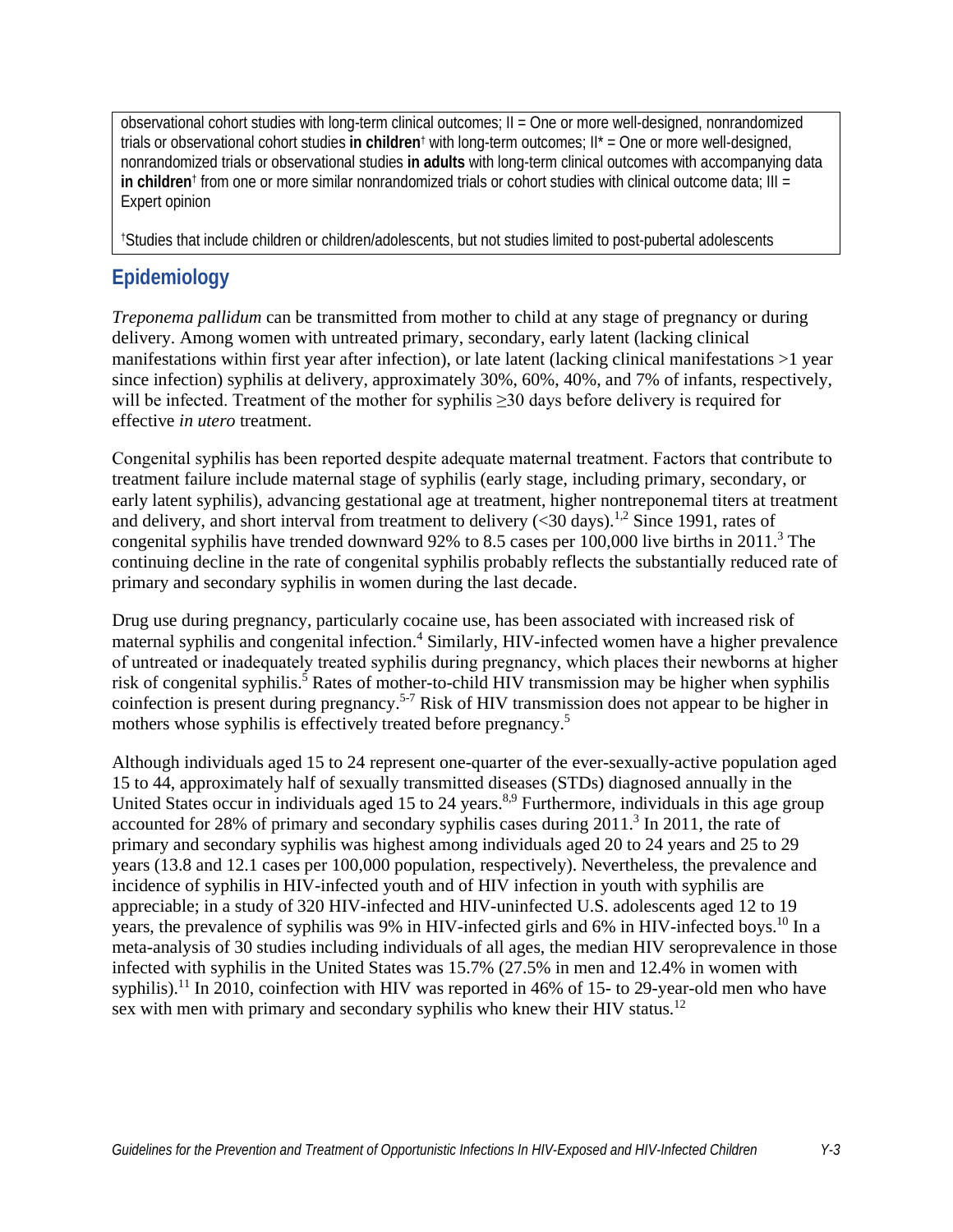## **Clinical Manifestations**

Untreated early syphilis during pregnancy can lead to spontaneous abortion, stillbirth, hydrops fetalis, preterm delivery, and perinatal death in up to 40% of pregnancies.<sup>13</sup> In children with congenital syphilis, two characteristic syndromes of clinical disease exist: early and late congenital syphilis. *Early congenital syphilis* refers to clinical manifestations that appear during the first 2 years of life. *Late congenital syphilis* refers to clinical manifestations that appear in children older than age 2 years.

At birth, infected infants may manifest signs such as hepatosplenomegaly, jaundice, mucocutaneous lesions (e.g., skin rash, nasal discharge, mucous patches, condyloma lata), lymphadenopathy, pseudoparalysis of an extremity, anemia, thrombocytopenia, pneumonia, and skeletal lesions (e.g., osteochondritis, periostitis, or osteitis). In a study of 148 infants born to mothers with untreated or inadequately treated syphilis, 47% had clinical, radiographic, or conventional laboratory findings consistent with congenital syphilis, and 44% had a positive rabbit infectivity test, polymerase chain reaction assay, or immunoglobulin M (IgM) immunoblot of serum, blood, or cerebrospinal fluid (CSF).14 Manifestations of congenital syphilis in infants of HIV-infected women are expected to be similar to those in HIV-unexposed infants. However, as many as 60% of infants with congenital syphilis do not have any clinical signs at birth.<sup>15</sup> If untreated, these asymptomatic infants can develop clinically apparent disease in the ensuing 3 weeks to 6 months. In addition, fever, nephrotic syndrome, and hypopituitarism can occur. Clinical manifestations of late congenital syphilis are similar to late manifestations of syphilis in adults (e.g., involvement of bone and soft tissue, eyes, ears, and the central nervous system [CNS]).

The manifestations of sexually acquired syphilis in older children and adolescents are similar to those in adults (see [Guidelines for the Prevention and Treatment of Opportunistic Infections in HIV-](https://clinicalinfo.hiv.gov/en/guidelines/adult-and-adolescent-opportunistic-infection/whats-new-guidelines)[Infected Adults\)](https://clinicalinfo.hiv.gov/en/guidelines/adult-and-adolescent-opportunistic-infection/whats-new-guidelines).<sup>16</sup> HIV-infected individuals with early syphilis may be at increased risk of neurologic complications and may have higher rates of serologic treatment failure.<sup>17</sup>

## **Diagnosis**

The standard serologic tests for syphilis are based on measurement of immunoglobulin G (IgG) antibody. Because IgG antibody in an infant reflects transplacental passively transferred antibody from the mother, interpretation of reactive serologic tests for syphilis in infants is difficult. Therefore, the diagnosis of neonatal congenital syphilis depends on a combination of results from physical, laboratory, radiographic, and direct microscopic examinations.

All infants born to women with reactive nontreponemal and treponemal test results should be evaluated with a quantitative nontreponemal test (e.g., Venereal Disease Research Laboratory [VDRL] slide test, rapid plasma reagin [RPR], the automated reagin test) from the infant and compared with the same test done at the same laboratory on the mother's serum. Umbilical cord specimens should not be tested because of the potential for maternal blood contamination. Specific treponemal tests, such as the fluorescent treponemal antibody absorption (FTA-ABS) test and *T. pallidum* particle agglutination (TP-PA) test, are not necessary to evaluate congenital syphilis in the neonate. There is no commercially available IgM test recommended for diagnostic use. **Note**: Some laboratories use treponemal tests (e.g., enzyme immunoassay, chemiluminescence) for initial screening, and nontreponemal tests for confirmation of positive specimens.<sup>18</sup> However, such an approach with congenital syphilis has not been published.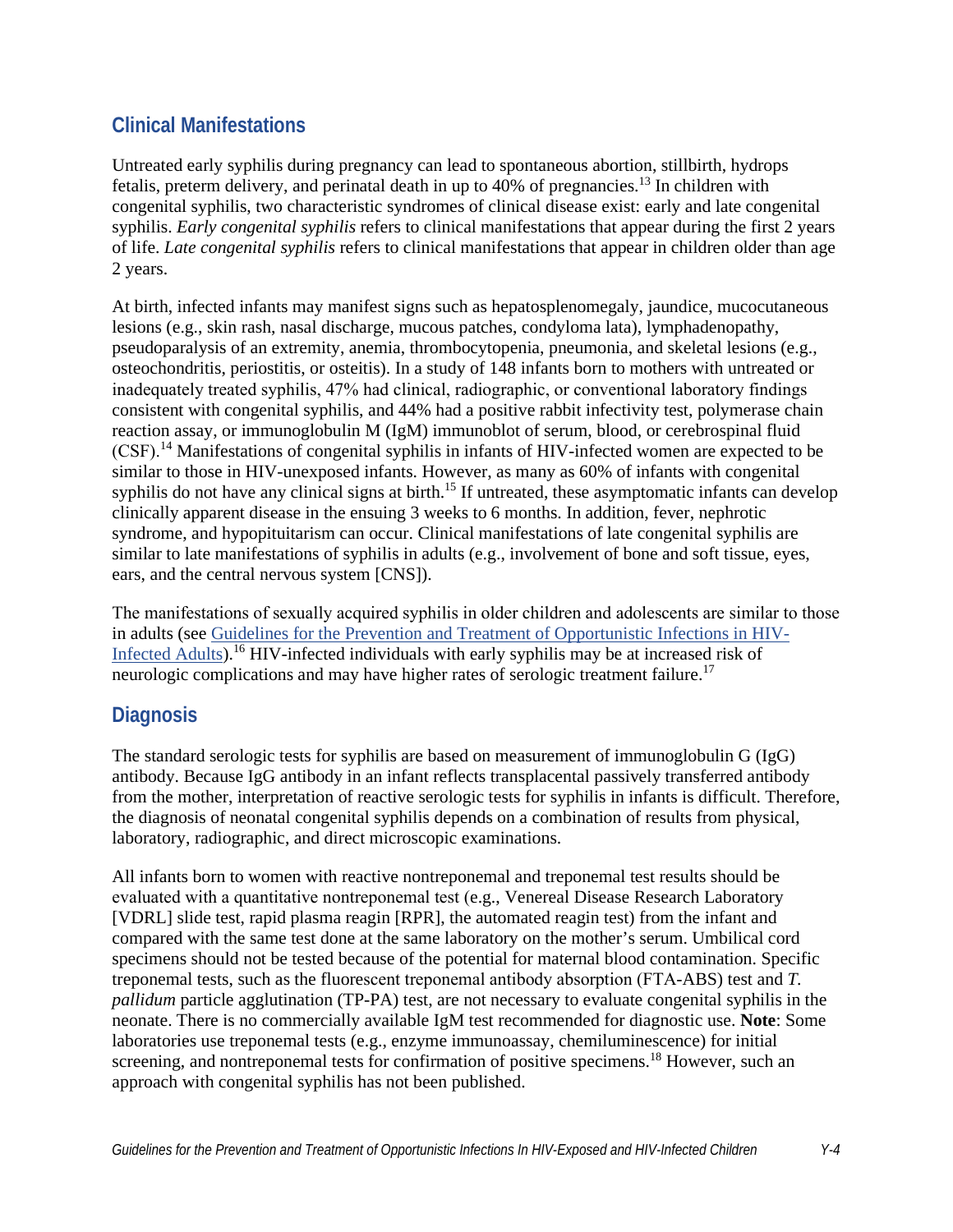Congenital syphilis can be definitively diagnosed if *T. pallidum* is detected by using darkfield microscopic examination or special stains of lesions or body fluids such as umbilical cord, placenta, nasal discharge, or skin lesion material from an infant. Failure to detect *T. pallidum* does not definitively rule out infection because false-negative results are common.<sup>19</sup> A quantitative nontreponemal serologic titer in an infant that is fourfold higher than the mother's is suggestive of infection. Infection also should be assumed in infants born to mothers who were untreated or inadequately treated for syphilis prior to delivery (e.g., non-penicillin regimen or treatment completion <30 days before delivery), regardless of lack of physical, radiographic, or laboratory findings in the infants suggestive of congenital syphilis.

Evaluation of suspected cases of congenital syphilis should include a careful and complete physical examination. Physical signs and symptoms of congenital syphilis include, but are not limited to, nonimmune hydrops, jaundice, hepatosplenomegaly, rhinitis, skin rash, and pseudoparalysis of an extremity. Further evaluation to support a diagnosis of congenital syphilis depends on maternal treatment history for syphilis, findings on physical examination, and planned infant treatment. and may include a complete blood count and differential and platelet count, long bone radiographs, and CSF analysis for VDRL, cell count, and protein. A positive CSF VDRL test, elevated CSF protein, and/or elevated CSF white blood cell (WBC) count without other causes may be due to congenital syphilis. Other tests should be performed as clinically indicated (e.g., chest radiograph, liver-function tests, cranial ultrasound, ophthalmologic examination, auditory brainstem response). Individuals with latent syphilis who have neurologic or ophthalmologic signs or symptoms, active tertiary syphilis, or serologic treatment failure should have a CSF examination. Different scenarios indicating clinical management and follow-up recommendations for congenital syphilis are provided on [page 36](https://www.cdc.gov/mmwr/pdf/rr/rr5912.pdf)  [through 37 of the Centers for Disease Control and Prevention](https://www.cdc.gov/mmwr/pdf/rr/rr5912.pdf) STD Treatment Guidelines, 2010.

For diagnosis of acquired syphilis, a reactive nontreponemal test must be confirmed by a specific treponemal test such as FTA-ABS or TP-PA. Treponemal tests usually remain positive for life, even with successful treatment. The prozone phenomenon (a weakly reactive or falsely negative) reaction is more common in HIV-infected patients.<sup>20</sup> Treponemal antibody titers do not correlate with disease activity and should not be used to monitor treatment response.

## **Prevention Recommendations**

# *Preventing Exposure*

## **Congenital Syphilis**

Effective identification and treatment of congenital syphilis depends on the identification of syphilis in pregnant women and, therefore, on routine serologic screening of pregnant women during the first prenatal visit. In communities and populations in which the risk of congenital syphilis is high, serologic testing and a sexual history also should be obtained at 28 weeks' gestation and at delivery. Moreover, as part of management of pregnant women who have syphilis, information about treatment of sex partners should be obtained to assess the risk of reinfection. Serologic testing at delivery of the mother's serum is preferred over testing of the infant's serum because the serologic tests performed on infant serum can be non-reactive if the mother's serologic test result is of low titer or the mother was infected late in pregnancy. No HIV-exposed infant should leave the hospital unless the maternal syphilis serologic status has been documented at least once during pregnancy and at delivery in communities and populations in which the risk of congenital syphilis is high. $2^{1,22}$  Routine screening of serum from newborns or umbilical cord blood is not recommended.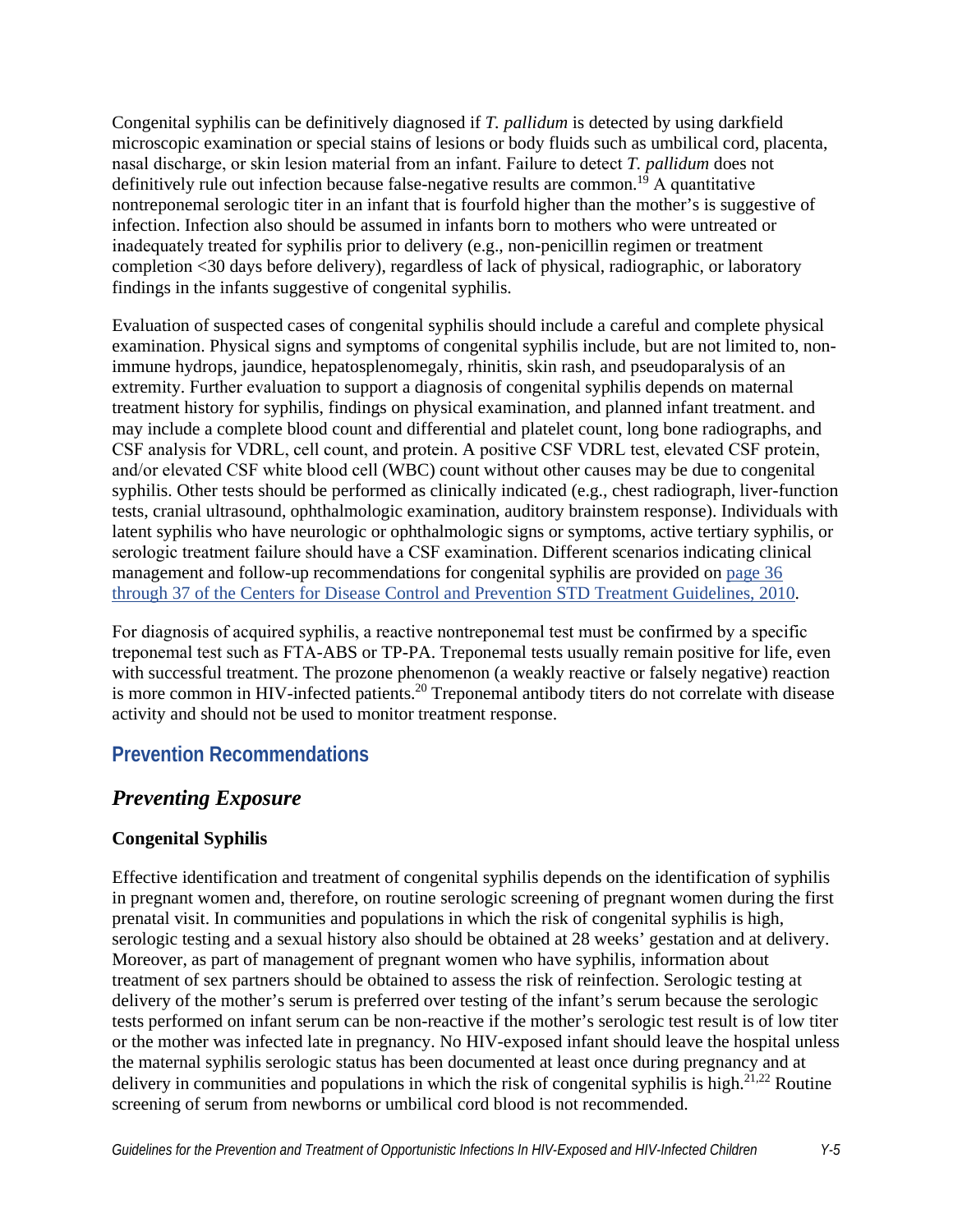#### **Acquired Syphilis**

Primary prevention of syphilis includes routine discussion of sexual behaviors that may place individuals at risk of infection. Providers should discuss risk reduction messages that are clientcentered and provide specific actions that can reduce the risk of STD acquisition and HIV transmission $23-25$ 

Routine serologic screening for syphilis is recommended at least annually for all sexually active HIV-infected individuals, with more frequent screening (i.e., 3–6 months) depending on individual risk behaviors (e.g., as multiple partners, sex in conjunction with illicit drug use, methamphetamine use, partners who participate in such activities).<sup>17,26</sup> Syphilis in an HIV-infected individual indicates high-risk behavior and should prompt intensified counseling messages and consideration of referral for behavioral intervention. Patients undergoing screening or treatment for syphilis also should be evaluated for other STDs.<sup>27</sup>

## *Discontinuing Primary Prophylaxis*

Not applicable.

## **Treatment Recommendations**

## *Treating Disease*

Penicillin remains the treatment of choice for syphilis, congenital or acquired, regardless of HIV status (**AI**\*).

#### **Congenital Syphilis**

Data are insufficient to determine whether infants who have congenital syphilis and whose mothers are coinfected with HIV require different evaluation, therapy, or follow-up for syphilis than that recommended for infants born to mothers who are not HIV-coinfected. Response to standard treatment may differ in HIV-infected mothers. For example, some studies in adults have shown a lag in serologic improvement in appropriately treated HIV-infected patients.<sup>28,29</sup>

Treatment for congenital syphilis should be administered to infants whose mothers:

- Have been untreated or inadequately treated for syphilis (including treatment with erythromycin or any other non-penicillin regimen),
- Have no documentation of receiving treatment,
- Received treatment <30 days before delivery, or
- Have experienced a fourfold or greater increase in nontreponemal antibody titer suggestive of relapse or reinfection (**AII**) (proven or highly probable disease). [\(Sexually Transmitted Disease](http://www.cdc.gov/mmwr/pdf/rr/rr5912.pdf#=page36)  [Treatment Guidelines, 2010\)](http://www.cdc.gov/mmwr/pdf/rr/rr5912.pdf#=page36)<sup>27</sup>

Infants should be treated regardless of maternal treatment history if they have an abnormal physical examination consistent with congenital syphilis, positive darkfield or fluorescent antibody test of body fluid(s), or serum quantitative nontreponemal serologic titer that is at least fourfold greater than maternal titer  $(AII)$  (proven or highly probable disease).<sup>27</sup>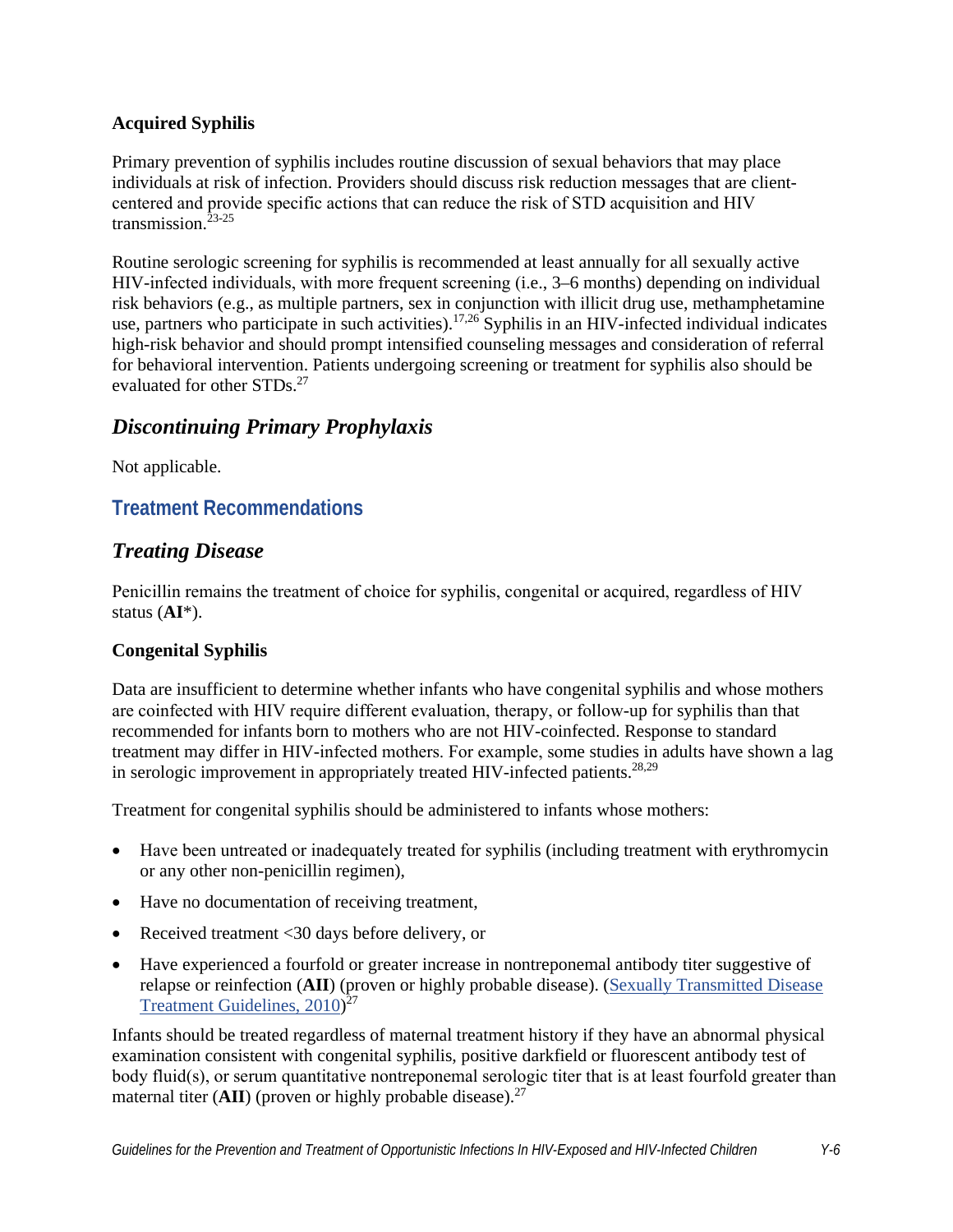Treatment for proven or highly probable congenital syphilis is aqueous crystalline penicillin G 100,000 to 150,000 units/kg body weight/day, administered as 50,000 units/kg body weight/dose intravenously (IV) every 12 hours during the first 7 days of life and every 8 hours thereafter for a total of 10 days (**AII**). If congenital syphilis is diagnosed after age 1 month, the dosage of aqueous penicillin G should be increased to 200,000 to 300,000 units/kg/day IV, administered as 50,000 units/kg body weight/dose IV every 4 to 6 hours for 10 days (**AII**). If 1 day of therapy is missed, the entire course should be restarted. An alternative to aqueous penicillin G is procaine penicillin G 50,000 units/kg body weight/dose intramuscularly (IM) in a single dose daily for 10 days (**BII**). However, aqueous penicillin G is preferred because of its higher penetration into the CSF. Insufficient data are available on the effectiveness of ampicillin or other therapies for treatment of congenital syphilis.

For infants who do not meet criteria for proven or highly probable disease, treatment options are influenced by several factors, including maternal treatment, maternal serologic results, and response to therapy, and infant physical exam, infant serologic results, and other laboratory test results. Scenarios that include variations of these factors with treatment recommendations are provided in detail in on pages 36 and 37 of the Centers for Disease Control and Prevention [STD Treatment](http://www.cdc.gov/mmwr/pdf/rr/rr5912.pdf#=page36)  [Guidelines, 2010](http://www.cdc.gov/mmwr/pdf/rr/rr5912.pdf#=page36).<sup>27</sup> In the setting of maternal and possible infant HIV infection, the more conservative choices among scenario-specific treatment options may be preferable.

#### **Acquired Syphilis**

Acquired syphilis in children and adolescents is treated with a single dose of benzathine penicillin G 50,000 units/kg body weight IM (up to the adult dose of 2.4 million units) for early-stage disease (i.e., primary, secondary, and early latent disease) (**AII**). For late latent disease, three doses of benzathine penicillin G 50,000 units/kg body weight (up to the adult dose of 2.4 million units) should be administered IM once weekly for 3 doses (total 150,000 units/kg body weight, up to the adult total dose of 7.2 million units) (**AIII**). Alternative therapies (e.g., ceftriaxone, azithromycin) should be administered to HIV-infected patients only when treatment with penicillin is not feasible, and with close clinical and serologic monitoring because data on their use are limited (**BII**). See the [Sexually](http://www.cdc.gov/mmwr/pdf/rr/rr5912.pdf#=page36)  [Transmitted Disease Treatment Guidelines, 2010.](http://www.cdc.gov/mmwr/pdf/rr/rr5912.pdf#=page36)<sup>27</sup> Neurosyphilis should be treated with aqueous penicillin G 200,000 to 300,000 units/kg body weight per day admistered as 50,000 units/kg body weight per dose IV every 4 to 6 hours (maximum dosage: 18–24 million units/day) for 10 to 14 days (**AII**).<sup>30</sup> See *[Guidelines for the Prevention and Treatment of Opportunistic Infections in HIV-Infected](https://clinicalinfo.hiv.gov/en/guidelines/adult-and-adolescent-opportunistic-infection/whats-new-guidelines)  [Adults](https://clinicalinfo.hiv.gov/en/guidelines/adult-and-adolescent-opportunistic-infection/whats-new-guidelines)* for dosing recommendations for older HIV-infected adolescents with acquired syphilis.<sup>16</sup>

## *Monitoring and Adverse Events (Including IRIS)*

All infants with a reactive nontreponemal test for syphilis (or infants whose mothers were seroreactive at delivery) should receive careful follow-up examinations and serologic testing (i.e., a nontreponemal test) every 2 to 3 months until the test becomes non-reactive or the titer has decreased fourfold (**AIII**). Nontreponemal antibody titers should decline by age 3 months and should be nonreactive by age 6 months in infants who were not infected (i.e., if the reactive test result was caused by passive transfer of maternal IgG antibody) or who were infected but have been adequately treated. The serologic response after therapy may be slower in infants treated after the neonatal period. Whether children with congenital syphilis who also are HIV-infected take longer to become nonreactive and require retreatment is unknown.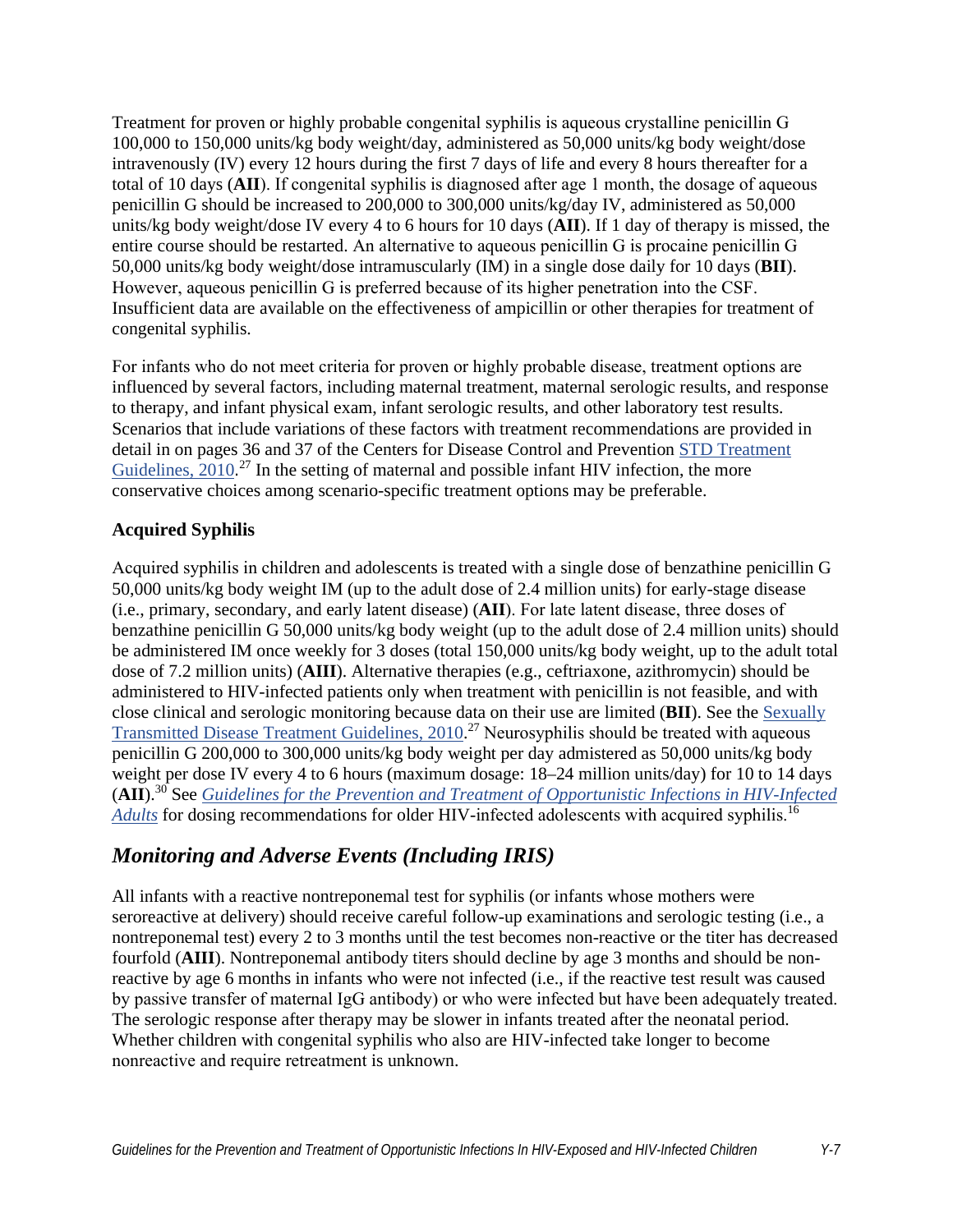Treponemal tests should not be used to evaluate treatment response because in infected children, the results can remain positive despite effective therapy or be related to maternal infection. Passively transferred maternal treponemal antibodies can be present in infants until age 15 months. A reactive treponemal test after age 18 months is diagnostic of congenital syphilis. If the nontreponemal test is non-reactive at that time, no further evaluation or treatment is necessary. Infants in whom the nontreponemal test is reactive at age 18 months should be fully (re)evaluated and (re)treated for congenital syphilis (**AIII**).

Infants whose initial CSF evaluations are abnormal should undergo repeat lumbar puncture approximately every 6 months until the results are normal (**AII**). A repeat reactive CSF VDRL test or abnormal CSF indices that cannot be attributed to other ongoing illness requires retreatment for possible neurosyphilis.

HIV-infected children and adolescents with acquired primary and secondary syphilis should have clinical and serologic response monitored at 3, 6, 9, 12, and 24 months after therapy (**AIII**); nontreponemal test titers should decline by at least fourfold by 6 to 12 months after successful therapy, with examination of CSF and re-treatment strongly considered in the absence of such decline. For acquired syphilis of longer duration (e.g., early and late latent syphilis), follow up is indicated at 6, 12,18, and 24 months; fourfold decline should be expected by 12 to 24 months. If initial CSF examination demonstrated pleocytosis, repeat lumbar puncture should be conducted at 6 months after therapy, and then every 6 months until the cell count is normal (**AIII**). Follow-up CSF examinations also can be used to evaluate changes in the CSF-VDRL or CSF protein levels after therapy, but changes in these parameters occur more slowly than changes in CSF cell counts. Data from HIV-infected adults with neurosyphilis suggest that CSF abnormalities may persist for extended times, and close clinical follow up is warranted. $31$ 

Syphilis in HIV-infected children (congenital or acquired) manifesting as immune response inflammatory syndrome (IRIS) has not been reported, and only very rare reports of syphilisassociated IRIS in adults (primarily syphilitic ocular inflammatory disease) have been reported.*32,33*

# *Managing Treatment Failure*

After treatment of congenital syphilis, children with increasing or stable nontreponemal titers at ages 6 to 12 months or children who are seropositive with any nontreponemal titer at 18 months should be evaluated (including with a CSF examination) and considered for retreatment with a 10-day course of parenteral penicillin G (**AIII**).

Management of failed treatment of acquired syphilis in older children and adolescents is identical to that in adults.17 Re-treatment of patients with primary or secondary syphilis should be considered for those who:

- Do not experience at least a fourfold decrease in serum nontreponemal test titers 6 to 12 months after therapy,
- Have a sustained fourfold increase in serum nontreponemal test titers after an initial reduction post-treatment, or
- Have persistent or recurring clinical signs or symptoms of disease (**BIII**).

Adolescents or adults in whom CSF examination does not confirm a neurosyphilis diagnosis should receive benzathine penicillin G 2.4 million units IM, at 1-week intervals for 3 weeks (**BIII**). If titers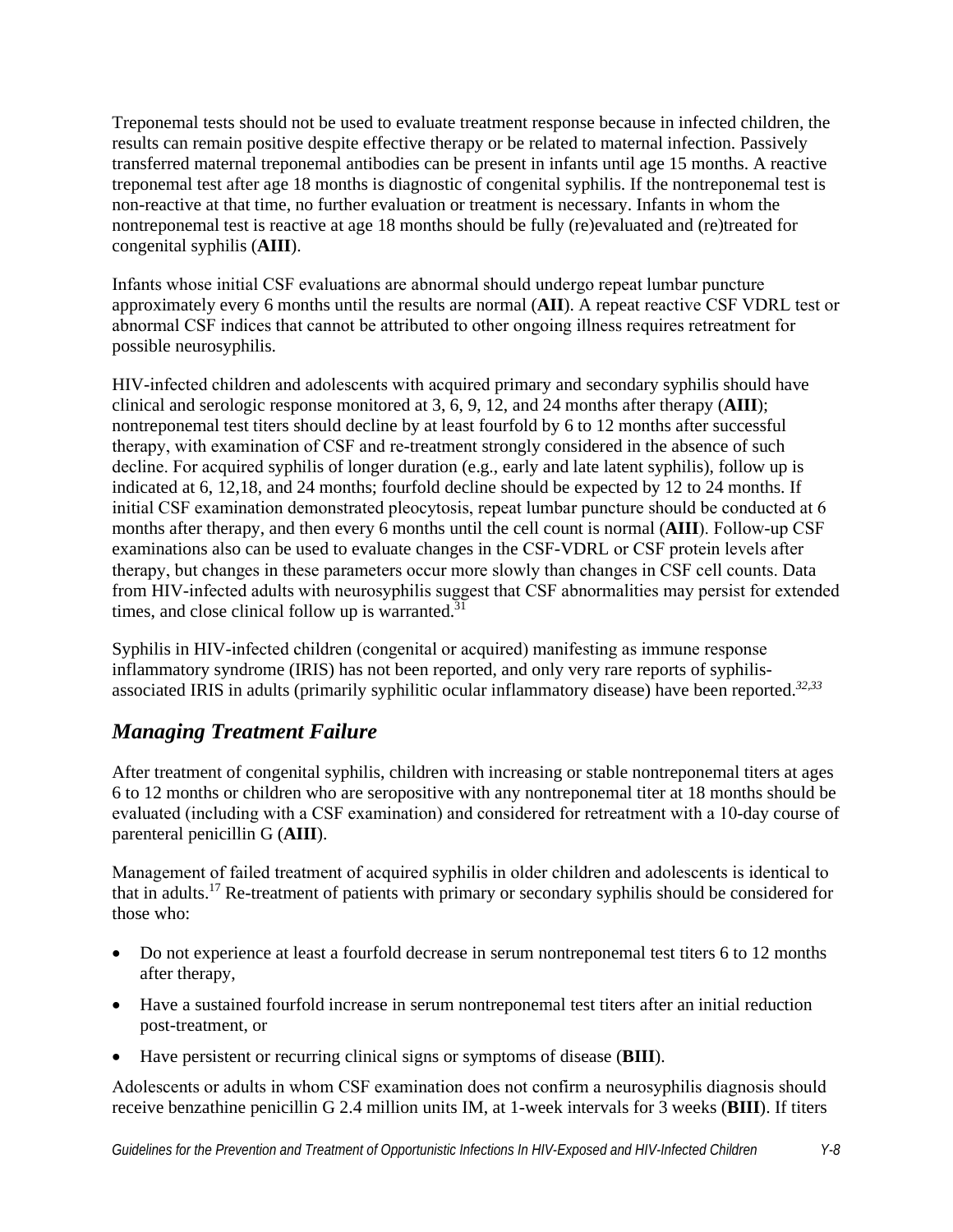fail to respond appropriately after re-treatment, the value of repeat CSF evaluation or re-treatment is unclear, but not recommended.

Re-treatment is warranted for patients with early or late-latent syphilis who have new or sustained clinical signs or symptoms of syphilis, have a fourfold increase in serum nontreponemal test titer, or experience an inadequate serologic response (less than fourfold decline in nontreponemal test titer) within 12 to 24 months after therapy **if initial titer was high (>1:32)** (**BIII**). Repeat CSF examination should be performed on these patients, and if the results are consistent with CNS involvement, re-treatment should follow the neurosyphilis recommendations (**AIII**). Adolescents or adults whose CSF profile is not indicative of CNS disease should receive a repeat course of benzathine penicillin 2.4 million units IM weekly for 3 weeks (**BIII**); re-treatment of neurosyphilis should be considered in patients whose CSF WBC count has not decreased 6 months after completion of treatment or in whom CSF WBC count or protein is not normal after 2 years (**BIII**).

## *Preventing Recurrence*

No recommendations have been developed for secondary prophylaxis or chronic maintenance therapy for syphilis in HIV-infected children.

## *Discontinuing Secondary Prophylaxis*

Not applicable.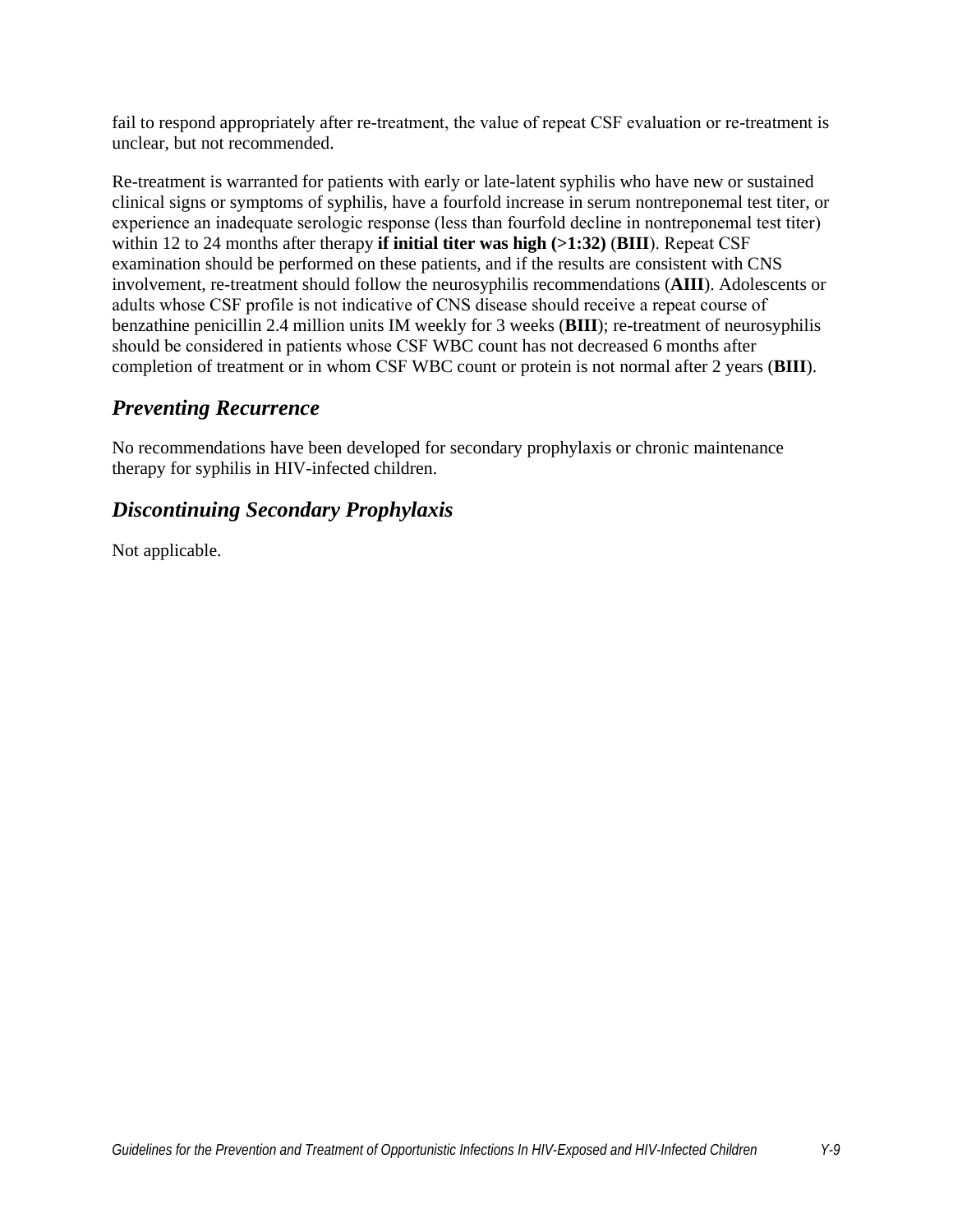## **References**

- 1. Alexander JM, Sheffield JS, Sanchez PJ, Mayfield J, Wendel GD, Jr. Efficacy of treatment for syphilis in pregnancy. *Obstet Gynecol*. 1999;93(1):5-8. Available at: [http://www.ncbi.nlm.nih.gov/pubmed/9916946.](http://www.ncbi.nlm.nih.gov/pubmed/9916946)
- 2. Sheffield JS, Sanchez PJ, Morris G, et al. Congenital syphilis after maternal treatment for syphilis during pregnancy. *Am J Obstet Gynecol*. 2002;186(3):569-573. Available at: [http://www.ncbi.nlm.nih.gov/pubmed/11904625.](http://www.ncbi.nlm.nih.gov/pubmed/11904625)
- 3. Centers for Disease Control and Prevention. Sexually transmitted disease surveillance 2011. 2012. Available at: [http://www.cdc.gov/std/stats11/default.htm.](http://www.cdc.gov/std/stats11/default.htm)
- 4. Sison CG, Ostrea EM, Jr., Reyes MP, Salari V. The resurgence of congenital syphilis: A cocainerelated problem. *J Pediatr*. 1997;130(2):289-292. Available at: [http://www.ncbi.nlm.nih.gov/pubmed/9042134.](http://www.ncbi.nlm.nih.gov/pubmed/9042134)
- 5. Schulte JM, Burkham S, Hamaker D, et al. Syphilis among hiv-infected mothers and their infants in texas from 1988 to 1994. *Sex Transm Dis*. 2001;28(6):315-320. Available at: [http://www.ncbi.nlm.nih.gov/pubmed/11403187.](http://www.ncbi.nlm.nih.gov/pubmed/11403187)
- 6. Lee MJ, Hallmark RJ, Frenkel LM, Del Priore G. Maternal syphilis and vertical perinatal transmission of human immunodeficiency virus type-1 infection. *Int J Gynaecol Obstet*. 1998;63(3):247-252. Available at: [http://www.ncbi.nlm.nih.gov/pubmed/9989893.](http://www.ncbi.nlm.nih.gov/pubmed/9989893)
- 7. Mwapasa V, Rogerson SJ, Kwiek JJ, Wilson PE, Milner D MM, Kamwendo DD, Tadesse E, Chaluluka E, Meshnick SR. . Maternal syphilis infection is associated with increased risk of mother-to-child transmission of hiv in malawi. Aids;20(14):1869-77.). 2006. Available at: [http://www.ncbi.nlm.nih.gov/pubmed/16954728.](http://www.ncbi.nlm.nih.gov/pubmed/16954728)
- 8. Weinstock H, Berman S, Cates W, Jr. Sexually transmitted diseases among american youth: Incidence and prevalence estimates, 2000. *Perspect Sex Reprod Health*. 2004;36(1):6-10. Available at: [http://www.ncbi.nlm.nih.gov/pubmed/14982671.](http://www.ncbi.nlm.nih.gov/pubmed/14982671)
- 9. Satterwhite CL, Torrone E, Meites E, et al. Sexually transmitted infections among us women and men: Prevalence and incidence estimates, 2008. *Sex Transm Dis*. 2013;40(3):187-193. Available at[: http://www.ncbi.nlm.nih.gov/pubmed/23403598.](http://www.ncbi.nlm.nih.gov/pubmed/23403598)
- 10. Vermund SH, Wilson CM, Rogers AS, Partlow C, Moscicki AB. Sexually transmitted infections among hiv infected and hiv uninfected high-risk youth in the reach study. Reaching for excellence in adolescent care and health. *J Adolesc Health*. 2001;29(3 Suppl):49-56. Available at: [http://www.ncbi.nlm.nih.gov/pubmed/11530303.](http://www.ncbi.nlm.nih.gov/pubmed/11530303)
- 11. Blocker ME, Levine WC, St Louis ME. Hiv prevalence in patients with syphilis, united states. *Sex Transm Dis*. 2000;27(1):53-59. Available at: [http://www.ncbi.nlm.nih.gov/pubmed/10654870.](http://www.ncbi.nlm.nih.gov/pubmed/10654870)
- 12. Su J. Increases in syphilis among young men in the united states. . Presented at: 2012 National STD Prevention Conference; 2012. Minneapolis, MN. Available at: [https://cdc.confex.com/cdc/std2012/webprogram/Session12901.html.](https://cdc.confex.com/cdc/std2012/webprogram/Session12901.html)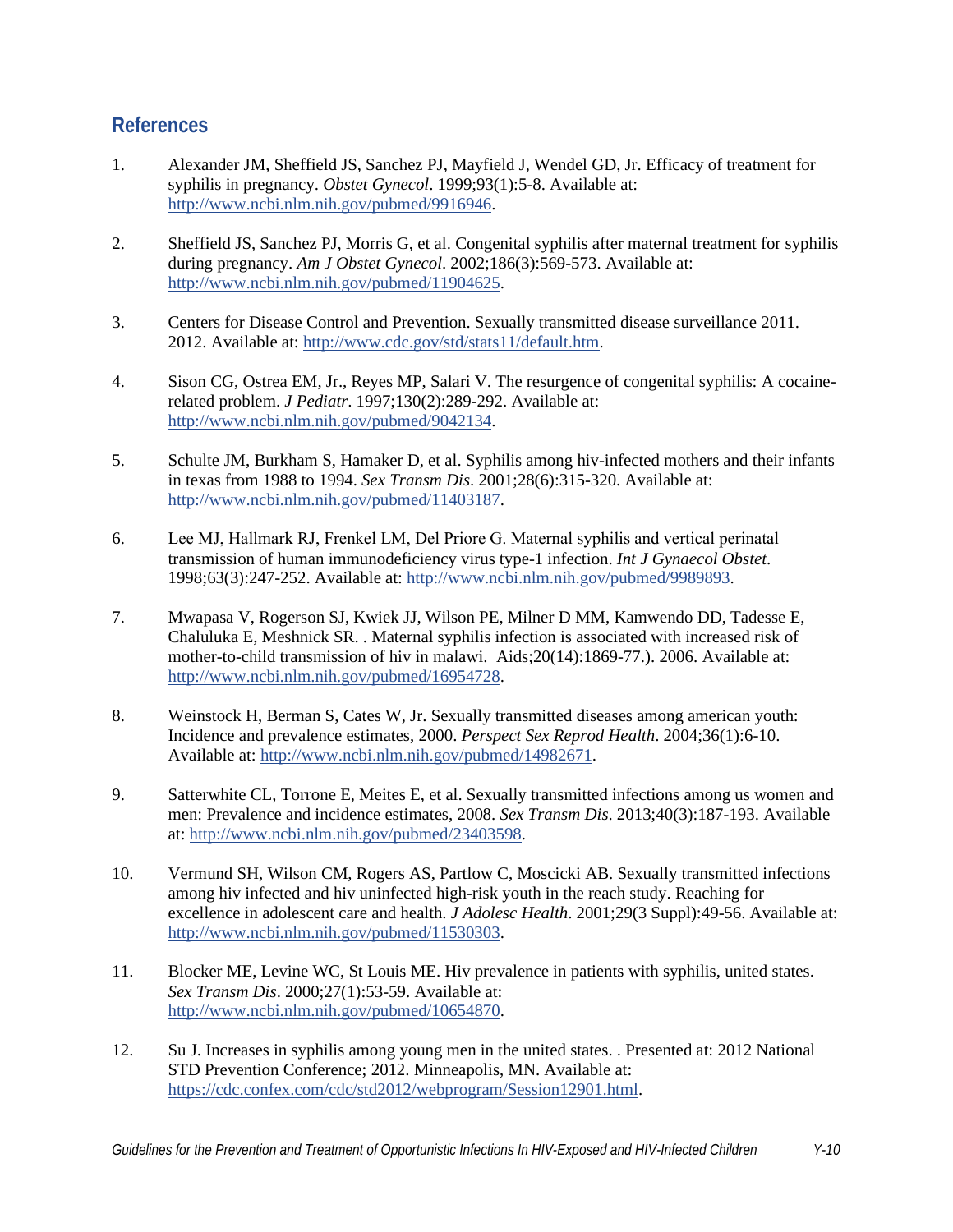- 13. Singh R MJ. Syphilis in pregnancy. *Venereology*. 2001;14:121–131.
- 14. Michelow IC, Wendel GD, Jr., Norgard MV, et al. Central nervous system infection in congenital syphilis. *N Engl J Med*. 2002;346(23):1792-1798. Available at: [http://www.ncbi.nlm.nih.gov/pubmed/12050339.](http://www.ncbi.nlm.nih.gov/pubmed/12050339)
- 15. Glaser JH. Centers for disease control and prevention guidelines for congenital syphilis. *J Pediatr*. 1996;129(4):488-490. Available at: [http://www.ncbi.nlm.nih.gov/pubmed/8859252.](http://www.ncbi.nlm.nih.gov/pubmed/8859252)
- 16. Kaplan JE, Benson C, Holmes KH, et al. Guidelines for prevention and treatment of opportunistic infections in hiv-infected adults and adolescents: Recommendations from cdc, the national institutes of health, and the hiv medicine association of the infectious diseases society of america. *MMWR Recomm Rep*. 2009;58(RR-4):1-207; quiz CE201-204. Available at: [http://www.ncbi.nlm.nih.gov/pubmed/19357635.](http://www.ncbi.nlm.nih.gov/pubmed/19357635)
- 17. Centers for Disease Control and Prevention. Sexually transmitted diseases treatment guidelines. *MMWR*. 2010;59(12). Available at: [http://www.cdc.gov/mmwr/pdf/rr/rr5912.pdf.](http://www.cdc.gov/mmwr/pdf/rr/rr5912.pdf)
- 18. Centers for Disease C, Prevention. Discordant results from reverse sequence syphilis screening- five laboratories, united states, 2006-2010. *MMWR Morb Mortal Wkly Rep*. 2011;60(5):133-137. Available at: [http://www.ncbi.nlm.nih.gov/pubmed/21307823.](http://www.ncbi.nlm.nih.gov/pubmed/21307823)
- 19. Association of Public Health Laboratories. Laboratory diagnostic testing for treponema pallidum. 2009.
- 20. Jurado RL, Campbell J, Martin PD. Prozone phenomenon in secondary syphilis. Has its time arrived? *Arch Intern Med*. 1993;153(21):2496-2498. Available at: [http://www.ncbi.nlm.nih.gov/pubmed/7832818.](http://www.ncbi.nlm.nih.gov/pubmed/7832818)
- 21. Centers for Disease C, Prevention. Congenital syphilis--united states, 2002. *MMWR Morb Mortal Wkly Rep*. 2004;53(31):716-719. Available at: [http://www.ncbi.nlm.nih.gov/pubmed/15306757.](http://www.ncbi.nlm.nih.gov/pubmed/15306757)
- 22. Beltrami J, Berman S. Congenital syphilis: A persisting sentinel public health event. *Sex Transm Dis*. 2006;33(11):675-676. Available at: [http://www.ncbi.nlm.nih.gov/pubmed/16794558.](http://www.ncbi.nlm.nih.gov/pubmed/16794558)
- 23. Kamb ML, Fishbein M, Douglas J ea. Efficacy of risk-reduction counseling to prevent human immunodefiency virus and sexually transmitted diseases: A randomized controlled trial. Jama;280:1161-67. 1998. Available at: [http://www.ncbi.nlm.nih.gov/pubmed/9777816.](http://www.ncbi.nlm.nih.gov/pubmed/9777816)
- 24. Fisher JD, Cornman DH, Osborn CY ea. Clinician-initiated hiv risk reduction intervention for hiv-positive persons: Formative research, acceptability, and fidelity of the options project. J acquir immune defic syndr;37(suppl 2):S88-94. 2004. Available at: [http://www.ncbi.nlm.nih.gov/pubmed/15385903.](http://www.ncbi.nlm.nih.gov/pubmed/15385903)
- 25. Richardson JL, Milam J SS, et al. . Using patient risk indicators to plan prevention strategies in the clinical care setting. J acquir immune defic syndr;37(suppl 2):S88-94. 2004. Available at: [http://www.ncbi.nlm.nih.gov/pubmed/15385904.](http://www.ncbi.nlm.nih.gov/pubmed/15385904)
- 26. Centers for Disease C, Prevention, Health R, et al. Recommendations for incorporating human immunodeficiency virus (hiv) prevention into the medical care of persons living with hiv. *Clin Infect Dis*. 2004;38(1):104-121. Available at: [https://www.ncbi.nlm.nih.gov/pubmed/14679456.](https://www.ncbi.nlm.nih.gov/pubmed/14679456)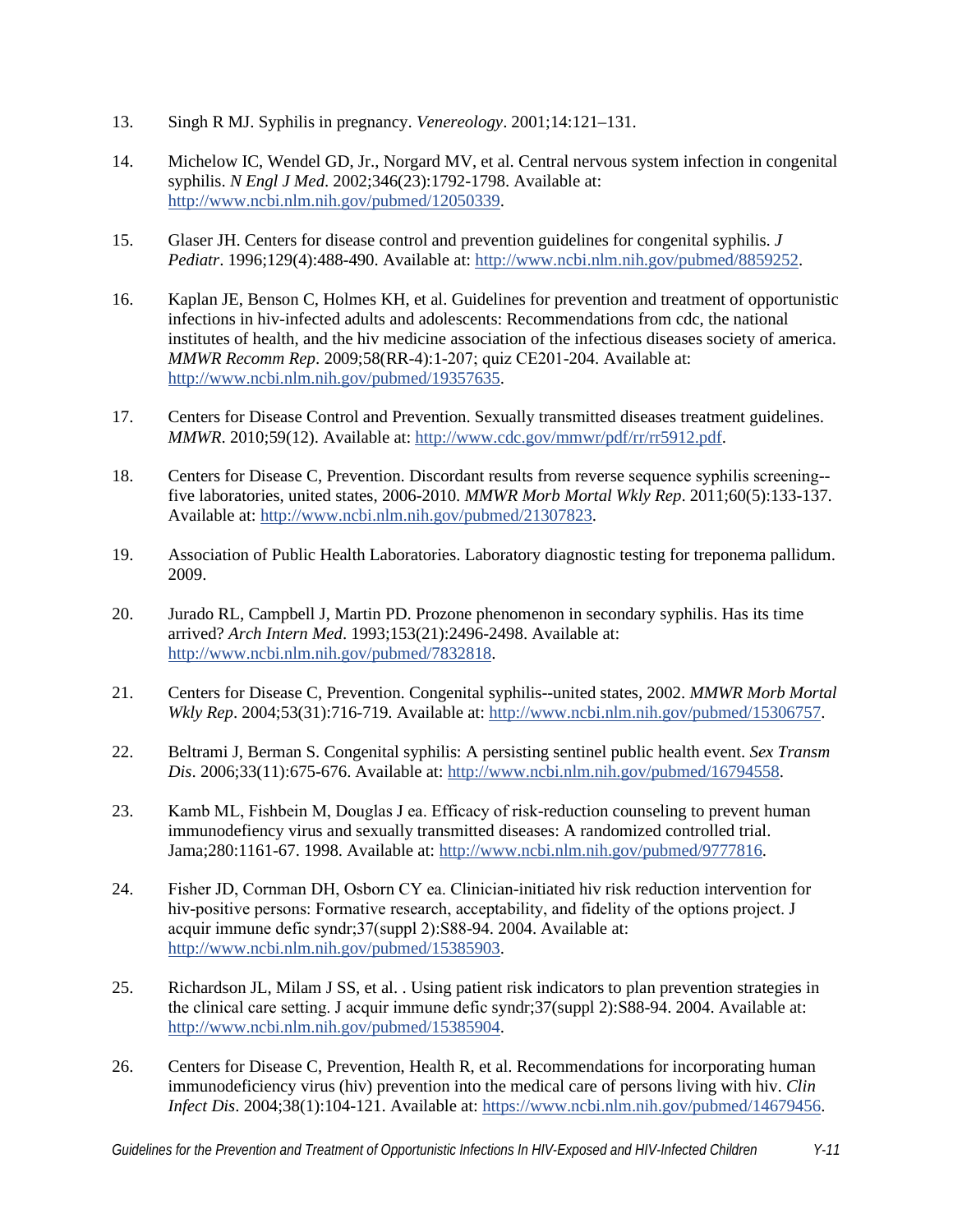- 27. Workowski KA, Berman S, Centers for Disease C, Prevention. Sexually transmitted diseases treatment guidelines, 2010. *MMWR Recomm Rep*. 2010;59(RR-12):1-110. Available at: [http://www.ncbi.nlm.nih.gov/pubmed/21160459.](http://www.ncbi.nlm.nih.gov/pubmed/21160459)
- 28. Yinnon AM, Coury-Doniger P, Polito R, Reichman RC. Serologic response to treatment of syphilis in patients with hiv infection. *Arch Intern Med*. 1996;156(3):321-325. Available at: [http://www.ncbi.nlm.nih.gov/pubmed/8572843.](http://www.ncbi.nlm.nih.gov/pubmed/8572843)
- 29. Rolfs RT, Joesoef MR, Hendershot EF, et al. A randomized trial of enhanced therapy for early syphilis in patients with and without human immunodeficiency virus infection. The syphilis and hiv study group. *N Engl J Med*. 1997;337(5):307-314. Available at: [http://www.ncbi.nlm.nih.gov/pubmed/9235493.](http://www.ncbi.nlm.nih.gov/pubmed/9235493)
- 30. American Academy of Pediatrics. Red book: 2012 report of the committee on infectious diseases. Vol. ed. Elk Grove Village, IL: 2012.
- 31. Centers for Disease C, Prevention. Symptomatic early neurosyphilis among hiv-positive men who have sex with men--four cities, united states, january 2002-june 2004. *MMWR Morb Mortal Wkly Rep*. 2007;56(25):625-628. Available at: [http://www.ncbi.nlm.nih.gov/pubmed/17597693.](http://www.ncbi.nlm.nih.gov/pubmed/17597693)
- 32. Moloney G, Branley M, Kotsiou G, Rhodes D. Syphilis presenting as scleritis in an hiv-positive man undergoing immune reconstitution. *Clin Experiment Ophthalmol*. 2004;32(5):526-528. Available at: [http://www.ncbi.nlm.nih.gov/pubmed/15498066.](http://www.ncbi.nlm.nih.gov/pubmed/15498066)
- 33. Bernal E, Munoz A, Ortiz Mdel M, Cano A. [syphilitic panuveitis in an hiv-infected patient after immune restoration]. *Enferm Infecc Microbiol Clin*. 2009;27(8):487-489. Available at: [http://www.ncbi.nlm.nih.gov/pubmed/19406524.](http://www.ncbi.nlm.nih.gov/pubmed/19406524)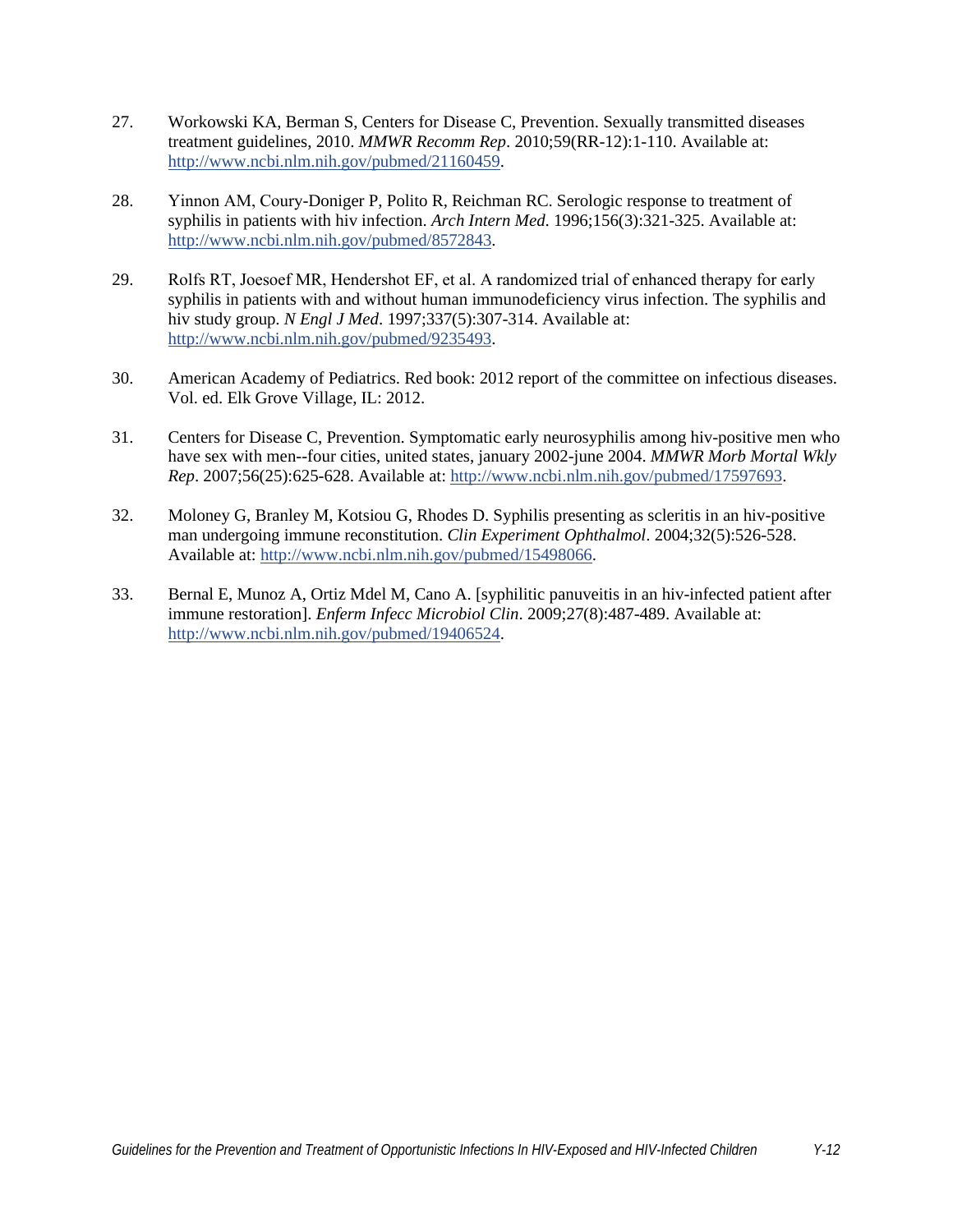| <b>Preventive Regimen</b> |                                                                                                                                                                                                                                                                                                                                                                                                                                                                                                                                                                                                                                                                                                                                                                             |                                                                                                                                                                                                                                                                                                                                                                                                                                                                                                                                                                                                                                      |                                                                                                                                                                                                                                                                                                                                                                                                                                                                                                                                                                                                                                                                                                                                                                                                                                                   |  |
|---------------------------|-----------------------------------------------------------------------------------------------------------------------------------------------------------------------------------------------------------------------------------------------------------------------------------------------------------------------------------------------------------------------------------------------------------------------------------------------------------------------------------------------------------------------------------------------------------------------------------------------------------------------------------------------------------------------------------------------------------------------------------------------------------------------------|--------------------------------------------------------------------------------------------------------------------------------------------------------------------------------------------------------------------------------------------------------------------------------------------------------------------------------------------------------------------------------------------------------------------------------------------------------------------------------------------------------------------------------------------------------------------------------------------------------------------------------------|---------------------------------------------------------------------------------------------------------------------------------------------------------------------------------------------------------------------------------------------------------------------------------------------------------------------------------------------------------------------------------------------------------------------------------------------------------------------------------------------------------------------------------------------------------------------------------------------------------------------------------------------------------------------------------------------------------------------------------------------------------------------------------------------------------------------------------------------------|--|
| Indication                | <b>First Choice</b>                                                                                                                                                                                                                                                                                                                                                                                                                                                                                                                                                                                                                                                                                                                                                         | Alternative                                                                                                                                                                                                                                                                                                                                                                                                                                                                                                                                                                                                                          | <b>Comments/Special Issues</b>                                                                                                                                                                                                                                                                                                                                                                                                                                                                                                                                                                                                                                                                                                                                                                                                                    |  |
| Primary<br>Prophylaxis    | N/A                                                                                                                                                                                                                                                                                                                                                                                                                                                                                                                                                                                                                                                                                                                                                                         | N/A                                                                                                                                                                                                                                                                                                                                                                                                                                                                                                                                                                                                                                  | Primary Prophylaxis Indicated<br>for:<br>$\bullet$ N/A<br><b>Criteria for Discontinuing</b><br>Primary Prophylaxis:<br>$\bullet$ N/A<br><b>Criteria for Restarting Primary</b><br>Prophylaxis:<br>$\bullet$ N/A                                                                                                                                                                                                                                                                                                                                                                                                                                                                                                                                                                                                                                   |  |
| Secondary<br>Prophylaxis  | N/A                                                                                                                                                                                                                                                                                                                                                                                                                                                                                                                                                                                                                                                                                                                                                                         | N/A                                                                                                                                                                                                                                                                                                                                                                                                                                                                                                                                                                                                                                  | <b>Secondary Prophylaxis</b><br>Indicated:<br>$\bullet$ N/A<br><b>Criteria For Discontinuing</b><br><b>Secondary Prophylaxis:</b><br>$\bullet$ N/A<br><b>Criteria For Restarting</b><br><b>Secondary Prophylaxis:</b><br>$\bullet$ N/A                                                                                                                                                                                                                                                                                                                                                                                                                                                                                                                                                                                                            |  |
| <b>Treatment</b>          | Congenital<br>Proven or Highly Probable<br>Disease:<br>Aqueous crystalline penicillin G<br>100,000-150,000 units/kg<br>body weight per day,<br>administered as 50,000<br>units/kg body weight per dose<br>IV every 12 hours for the first 7<br>days of life, and then every 8<br>hours for 10 days<br>If diagnosed after 1 month of<br>$\bullet$<br>age, aqueous penicillin G<br>200,000-300,000 unit/kg body<br>weight per day, administered<br>as 50,000 units/kg body weight<br>per dose IV every 4-6 hours<br>(maximum 18-24 million units<br>per day) for 10 days<br>Possible Disease:<br>Treatment options are<br>$\bullet$<br>influenced by several factors,<br>including maternal treatment,<br>titer, and response to therapy;<br>and infant physical exam, titer, | Congenital<br>Proven or Highly Probable<br>Disease (Less Desirable if CNS<br>Involvement):<br>• Procaine penicillin G 50,000<br>units/kg body weight IM once<br>daily for 10 days<br>Possible Disease:<br>• Treatment options are<br>influenced by several factors,<br>including maternal treatment,<br>titer, and response to therapy;<br>and infant physical exam, titer,<br>and test results. Scenarios that<br>include variations of these<br>factors are described and<br>treatment recommendations<br>are provided in detail on pages<br>36-37 of the Centers for<br><b>Disease Control STD</b><br>Treatment Guidelines, 2010. | For treatment of congenital<br>syphilis, repeat the entire course of<br>treatment if >1 day of treatment is<br>missed.<br>Examinations and serologic testing<br>for children with congenital syphilis<br>should occur every 2-3 months<br>until the test becomes non-reactive<br>or there is a fourfold decrease in<br>titer. Children with increasing titers<br>or persistently positive titers (even<br>if low levels) at ages 6-12 months<br>should be evaluated and<br>considered for re-treatment.<br>In the setting of maternal and<br>possible infant HIV infection, the<br>more conservative choices among<br>scenario-specific treatment options<br>may be preferable.<br>Children and adolescents with<br>acquired syphilis should have<br>clinical and serologic response<br>monitored at 3, 6, 9, 12, and 24<br>months after therapy. |  |

# **Dosing Recommendations for Prevention and Treatment of Syphilis**